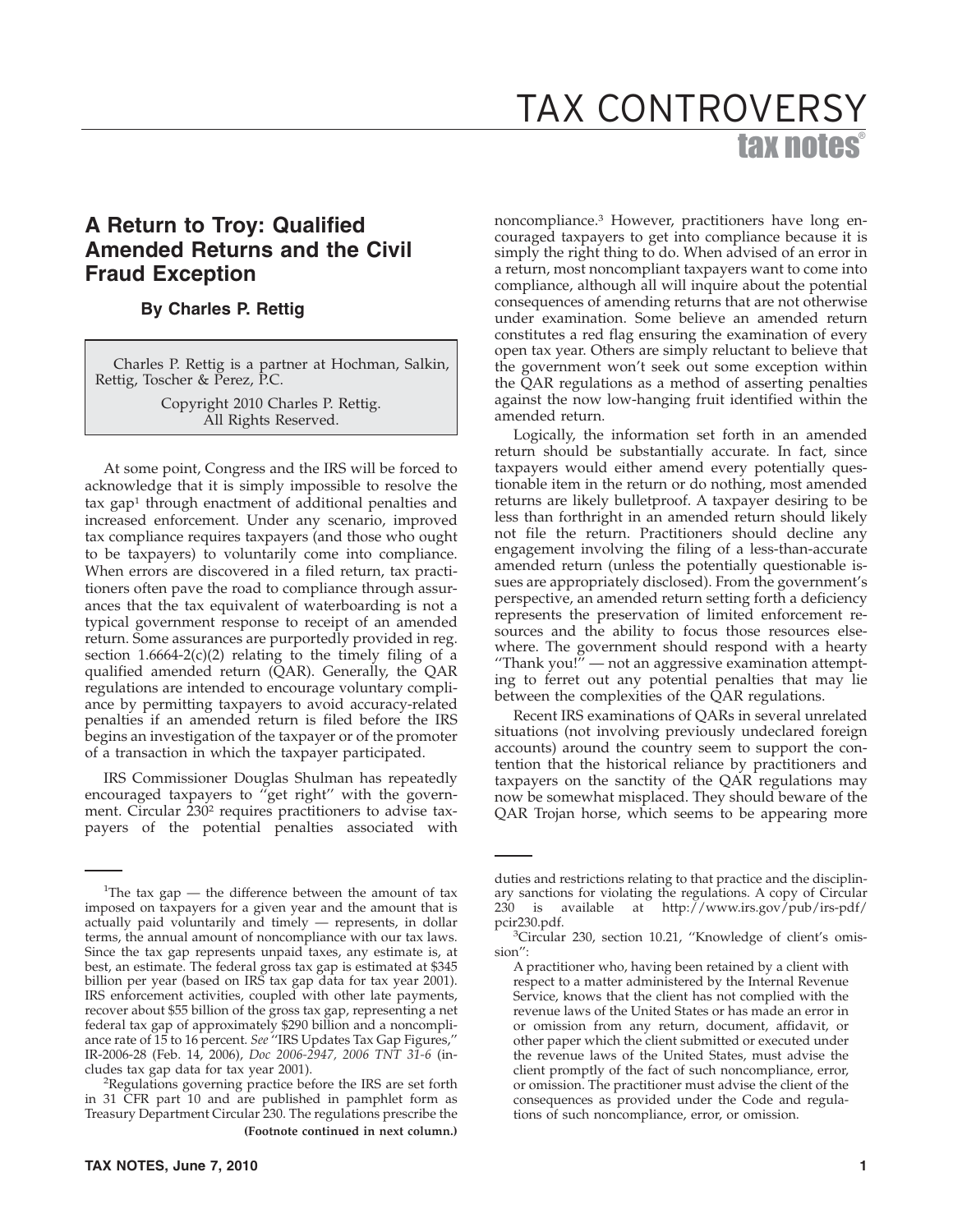often at the gates of taxpayers coming into compliance through the filing of an amended return.

#### **History of IRS Enforcement**

As stated by President Kennedy, ''Change is the law of life. And those who look only to the past or the present are certain to miss the future.''4 Tax enforcement must be fair, strong, steady, and consistently applied over time from taxpayer to taxpayer. As succinctly stated by Chief Judge Friendly in *Sirbo Holdings*:

the Commissioner has a duty of consistency toward similarly-situated taxpayers; he cannot properly concede [an issue] in one case and, without adequate explanation, dispute it in another having seemingly identical facts which are pending at the same time.<sup>5</sup>

When trying to predict the future of tax enforcement, a brief history lesson may be instructive. Senate Finance Committee hearings conducted in late 1997 targeted various perceived abuses by the IRS leading to the Internal Revenue Service Restructuring and Reform Act of 1998 (RRA '98).6 In part, RRA '98 inappropriately handcuffed the business operations of the IRS by threatening IRS employees with termination if taxpayers asserted they were being "harassed."7

Most IRS employees have great pride in their service to the government. Following RRA '98, few wanted to take any action that might have historically been deemed proper but could also subject them to termination. In the 1990s, a ''scorched earth'' collection policy was not unusual if taxpayers failed to appropriately respond to IRS collection efforts. However, enforced tax collection or criminal investigations necessarily involve some degree of interactions with taxpayers and their representatives that some might assert to be harassment. From 1998 through 2002, just about every publicly available statistic summarizing IRS enforcement efforts exhibited a significant decline. Further, during this period, there was little or no significant new hiring of IRS revenue agents, revenue officers, Appeals officers, and counsel. Aggregate IRS staffing declined significantly, total returns filed increased substantially, gross accounts receivable increased approximately \$60 billion, the unfiled return inventory increased approximately 500,000, and the audit

While struggling with somewhat limited resources, the IRS also faced adverse publicity from various national financial and business publications implying that only ''chumps'' seem to comply with the Internal Revenue laws.9 Later, the IRS was characterized as ''out of control,'' apparently having a license to ''gratuitously humiliate innocent taxpayers'' in the enforcement process.10 Later, on the conclusion of Charles O. Rossotti's term as IRS commissioner, a headline declared, ''Departing Chief says I.R.S. is Losing War on Tax Cheats.''11 Journalists ultimately began to notice the enhanced IRS enforcement efforts. One magazine article, ''The IRS Wants You to Fess Up: Message from the federal government: We've got our house surrounded. Come out with your hands up. Should you?'' said ''the day of reckoning is at hand.''12

#### **Ten Facts About Amended Returns**

Amended returns, voluntarily filed with the government, serve as strong support for tax administration in the United States. The government and practitioner communities support taxpayers coming into compliance in advance of any IRS contact. A recent IRS fact sheet is designed to encourage the amendment of tax returns by listing the following facts:

1. If you need to amend your tax return, use Form 1040X, Amended U.S. Individual Income Tax Return.

2. Use Form 1040X to correct previously filed Forms 1040, 1040A or 1040EZ. The 1040X can also be used to correct a return filed electronically. However, you can only paper file an amended return.

3. You should file an amended return if you discover any of the following items were reported incorrectly: filing status, dependents, total income, deductions or credits.

4. Generally, you do not need to file an amended return for math errors. The IRS will automatically make the correction.

5. You usually do not need to file an amended return because you forgot to include tax forms such as W-2s or schedules. The IRS normally will send a request asking for those documents.

6. Be sure to enter the year of the return you are amending at the top of Form 1040X. Generally, you must file Form 1040X within three years from the

<sup>&</sup>lt;sup>4</sup>This quotation was referenced in prepared remarks of IRS Commissioner Douglas Shulman before the National Press Club, Apr. 13, 2009, *Doc 2009-8422, 2009 TNT 69-5*.

*Sirbo Holdings, Inc. v. Commissioner*, 476 F.2d 981 (2d Cir. 1973). <sup>6</sup>

P.L. 105-206, effective July 22, 1998.

<sup>&</sup>lt;sup>7</sup>Section 1203 of the RRA '98 generally provides that IRS employees must be terminated from federal employment if they violate certain rules in connection with the performance of their official duties. IRS employees are subject to termination for acts including the violation of IRS policies for the purpose of retaliating or harassing a taxpayer or the taxpayer's representative and false statements under oath. The commissioner can personally mitigate the sanction of termination, but that decision is not subject to review in any administrative or judicial proceeding. *See also* Notice 99-27, 1999-1 C.B. 1097, *Doc 1999- 16390, 1999 TNT 87-12*.

<sup>8</sup> http://www.trac.syr.edu/tracirs/trends. **[Author: Access**

**to this website appears to be restricted.]**<br><sup>9</sup>See Janet Novack, "Are You A Chump?" Forbes, Mar. 5, 2001. <sup>10</sup>The Wall Street Journal, Review and Outlook Opinion, Jul.

<sup>17, 2002.</sup> 11David Cay Johnston, *The New York Times*, Nov. 5, 2002. 12Janet Novack, *Forbes*, Apr. 14, 2003 (the IRS was then investigating 70 accounting, law, investment, banking, and other firms for ''peddling abusive technical shelters to corporations and rich individuals'').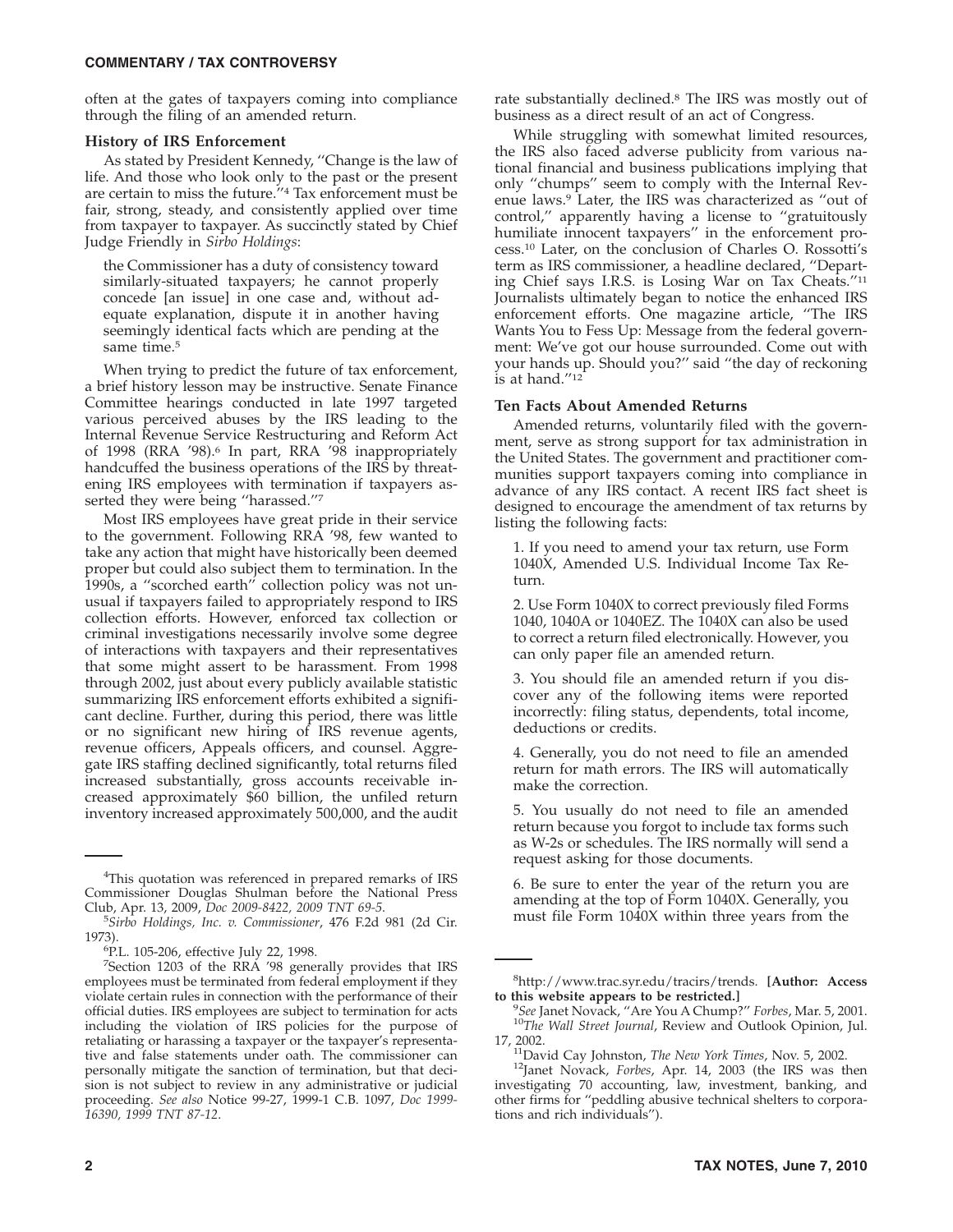date you filed your original return or within two years from the date you paid the tax, whichever is later.

7. If you are amending more than one tax return, prepare a 1040X for each return and mail them in separate envelopes to the IRS campus for the area in which you live. The 1040X instructions list the addresses for the campuses.

8. If the changes involve another schedule or form, you must attach it to the 1040X.

9. If you are filing to claim an additional refund, wait until you have received your original refund before filing Form 1040X. You may cash that check while waiting for any additional refund.

10. If you owe additional tax for 2009, you should file Form 1040X and pay the tax as soon as possible to limit interest and penalty charges. Interest is charged on any tax not paid by the due date of the original return, without regard to extensions.13

#### **Penalties Based on 'Underpayment' of Tax**

Section 6662(a) and (b) provides for a 20 percent penalty on an underpayment resulting from negligence, a 'substantial understatement of income tax," a substantial valuation misstatement, a substantial overstatement of pension liabilities, or a substantial estate or gift tax valuation overstatement.<sup>14</sup> Section 6663 provides for a 75 percent civil fraud penalty on the portion of any underpayment attributable to fraud. For purposes of sections 6662 and 6663, an ''underpayment'' is defined in section 6664 and the regulations as the difference between the correct amount of tax (determined without regard to payments and credits) and the ''amount shown as the tax by the taxpayer on his return'' (including amounts previously assessed and credits or refunds received).15

#### **QAR and the Civil Fraud Exception**

In some situations, a timely filed amended return may reduce or eliminate accuracy-related penalties. The ''amount shown as the tax by the taxpayer on his return'' includes an amount shown as additional tax on a QAR, *except* that such amount is not included if it relates to a fraudulent position on the original return.<sup>16</sup> Reg. section  $6664-2(c)(3)$  provides that a QAR is an amended return, or a timely request under section 6227 (regarding a request for an administrative adjustment of partnership items), filed after the due date of the original return for the specific tax year (determined with regard to extensions) and before the earliest of five dates:

A. The date the taxpayer is first contacted by the IRS concerning any examination (including a criminal investigation) with respect to the return.

Note that the contact must be by the IRS; a QAR can be filed if the taxpayer has not been contacted by the IRS even though he was contacted by others. Also, the IRS contact must be ''with respect to the return.'' An initial IRS contact does not always identify the exact reason for the contact. Also, a contact for one tax year should not bar the filing of a QAR for a different tax year.

B. The date any person is first contacted by the IRS concerning an examination of that person under section 6700 (relating to the penalty for promoting abusive tax shelters) for an activity with respect to which the taxpayer claimed any tax benefit on the return directly or indirectly through the entity, plan, or arrangement described in section 6700(a)(1)(A).

Contacts of a promoter under section 6700 must be examined to determine whether that promoter was a ''person'' contacted concerning the taxpayer's particular transaction. Consistent with its promoter strategy, the Service has initiated a significant number of promoter examinations to (among other objectives) obtain tax shelter client lists. The IRS frequently conducts examinations under section 6707 (failure to register penalty) and section 6708 (failure to maintain investor list penalty), not under section 6700 (promoting abusive tax shelters).<sup>17</sup>

C. In the case of a passthrough item, $18$  the date the passthrough entity19 is first contacted by the IRS in connection with an examination of the return to which the passthrough item relates.

Practitioners should determine whether any such contacts were ''in connection with an examination of the return to which the passthrough item relates.'' A contact for one tax year should not bar the filing of a QAR for a different tax year.

D. The date on which the IRS serves a John Doe summons<sup>20</sup> relating to the tax liability of a person, group, or class that includes the taxpayer (or passthrough entity of which the taxpayer is a partner, shareholder, beneficiary, or holder of a residual interest in a real estate mortgage investment conduit) with respect to an activity for which the taxpayer directly or indirectly claimed any tax benefit on the return. The foregoing applies to any return claiming a direct or indirect tax benefit from the type of activity that is the subject of the John Doe summons, regardless of whether the summons

<sup>&</sup>lt;sup>13</sup>IRS Tax Tip 2010-72.<br><sup>14</sup>Under section 6662(h), this penalty can increase to 40 percent of an underpayment if a taxpayer's adjusted basis is grossly misstated (*i.e*., overstated by 400 percent or more). In many tax shelter transactions, an asset's basis can become ''enhanced'' by more than 400 percent, and the IRS has been

proposing the 40 percent penalty.<br><sup>15</sup>Section 6664(a) and reg. section 1.6664-2(a), (b) and (c).<br><sup>16</sup>Reg. section 1.6664-2(c)(2).

<sup>&</sup>lt;sup>17</sup>Bergmann v. Commissioner, T.C. Memo. 2009-289, *Doc* 2009-27623, 2009 TNT 240-20.<br><sup>18</sup>See reg. section 1.6662-4(f)(5).

<sup>&</sup>lt;sup>19</sup>See id. <sup>20</sup>*See* id. <sup>20</sup>*See* section 7609(f). A John Doe summons does not identify the specific person with respect to whose liability the summons is issued but must relate to the investigation of a particular person or an ascertainable group.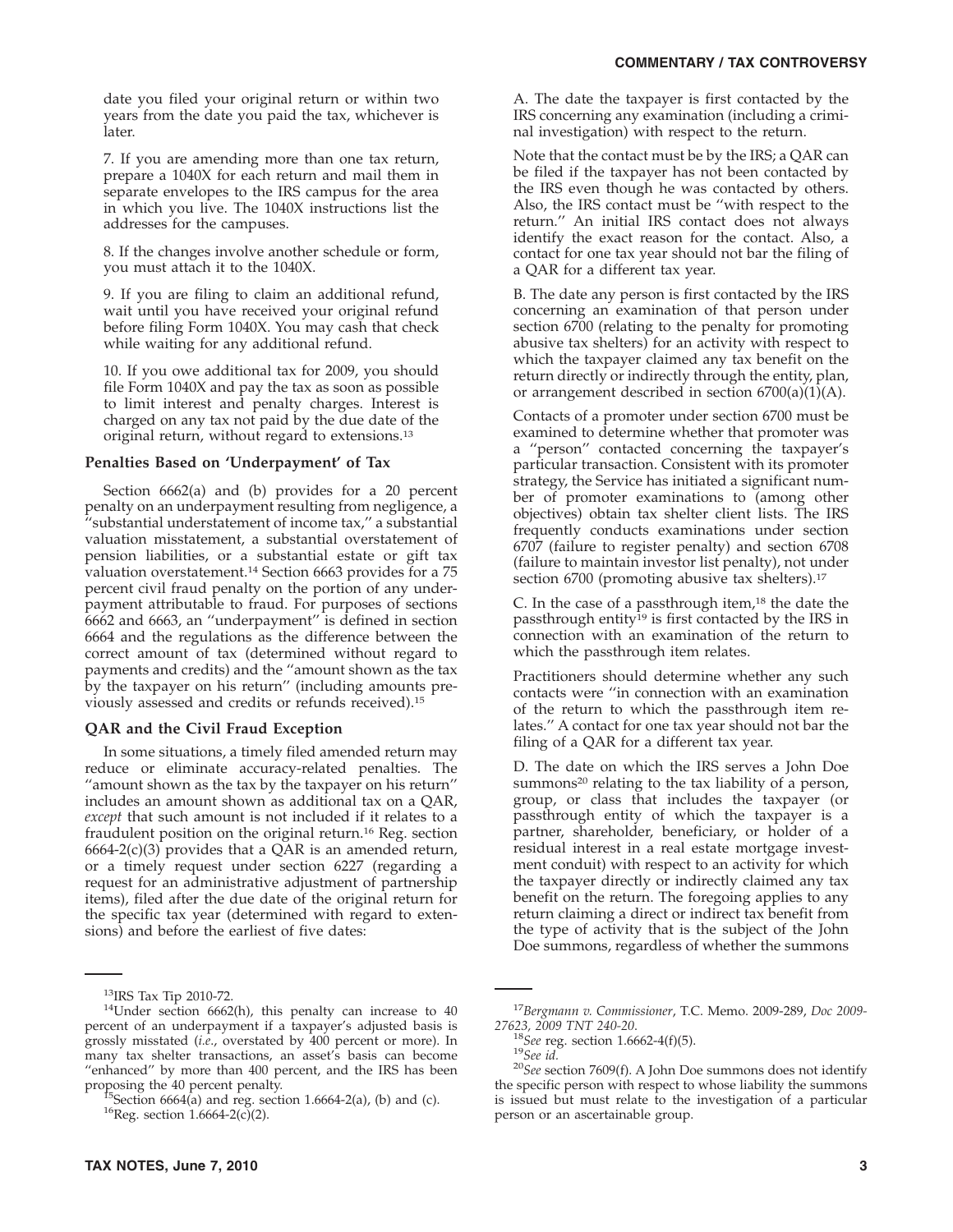#### **COMMENTARY / TAX CONTROVERSY**

seeks the production of information for the tax period covered by that return.

This represents a distinction from the requirements relating to individual returns and partnership items for particular tax years.]

E. The date on which the IRS announces by revenue ruling, revenue procedure, notice, or announcement, to be published in the Internal Revenue Bulletin, a settlement initiative to compromise or waive penalties, in whole or in part, with respect to a listed transaction. The foregoing applies only to a taxpayer who participated in the listed transaction and for the tax year(s) in which the taxpayer claimed any direct or indirect tax benefits from the listed transaction.

Essentially, once the IRS announces an administrative settlement for a listed transaction, the taxpayer can no longer obtain penalty relief through the filing of a QAR.21]

A QAR effectively eliminates accuracy-related penalties by removing amounts shown on the amended return from the penalty calculation. Significantly, even if timely, an amended return does not qualify as a QAR if the tax deficiencies that are corrected in the amended return relate to a fraudulent position on the original return. Why? Taxpayers should be encouraged to voluntarily amend all returns, even returns that for some reason may be deemed to include fraudulent positions, before the occurrence of any of the events set forth in reg. section 6664-2(c)(3). Historically, the IRS rarely examined amended returns setting forth a deficiency. The IRS is presently conducting examinations of good-faith QARs and is aggressively seeking interviews of the taxpayer, the return preparer, and others. What is an appropriate interview response as to the reason a taxpayer decided to amend a return and report an additional tax liability? Patriotism? Sleep therapy? Should we care?

It is not recommended that practitioners routinely allow the IRS to interview the taxpayer. The taxpayer's representative may represent the taxpayer in an examination and is not required to produce the taxpayer for questioning unless an administrative summons is served on the taxpayer.22 Agents typically seek to interview taxpayers near the commencement of an examination. Unfortunately, at that time the representative usually lacks sufficient information to determine the nature and scope of the examination. IRS examinations are typically focused and occur because of a specific reason. Determining that reason, especially following the good-faith filing of a QAR, is the foundation of every representation.

Practitioners cannot effectively represent their clients without knowing the nature and scope of any examination. During every examination involving an amended return (and otherwise), consider the submission of a Freedom of Information Act<sup>23</sup> request seeking a copy of the IRS administrative file, which would include the internal memoranda and documents prepared by the examining agent or received from third parties. If the IRS Disclosure Office might determine that an exemption applies to some or all of the requested information, the FOIA request should include a request that a privilege log be provided in the form of a Vaughn Index.<sup>24</sup> There may be meaningful surprises lurking within the FOIA response. Also, request information regarding any third parties the IRS may have contacted at any time regarding the examination of the taxpayer.25

Efficient tax administration should seek to encourage, rather than restrict, the filing of QAR in a resourcechallenged environment. Taxpayers and practitioners must carefully consider whether submission of a goodfaith QAR is actually in the best interest of the taxpayer. Section 6664 and reg. section 6664-2 specifically preclude the IRS from asserting the section 6662 accuracy-related penalties following the filing of a timely QAR. The informal IRS voluntary disclosure practice mostly precludes a criminal referral to the Department of Justice if a taxpayer has come into compliance in a timely manner.26 Although the IRS has the burden of proving civil fraud by clear and convincing evidence, taxpayers must now be advised that it can be anticipated that the IRS will use the purported QAR as a road map in attempting to determine whether to assert the 75 percent fraud penalty under section 6663. Examinations of QARs for the stated or unstated purpose of determining a civil fraud penalty are simply inappropriate and do anything but promote the desired perception of the fairness of tax administration within the United States.

Examinations of amended returns are appropriate if they are done to determine the accuracy of the amended return. However, the current QAR examinations are targeting items reflected on the original return that were changed in the amended return for the sole purpose of determining the possibility of a civil fraud penalty. The government should graciously accept the amended return and payment of the tax and interest deficiencies, determine whether it is substantially accurate, and thank the taxpayer for his contribution to the continued operations of the U.S. government. It is not good policy to shoot the fish in the barrel simply because the others are more difficult to catch.

As a result of RRA '98, we should have learned that inappropriately allocated enforcement resources may

<sup>&</sup>lt;sup>21</sup>Reg. section 6664-2(c)(3).<br><sup>22</sup>Section 7521(c).<br><sup>23</sup>5 USC section 552.

<sup>24</sup>In *Vaughn v. Rosen*, 484 F.2d 820 (D.C. Cir. 1973), *cert. denied*, 415 U.S. 977 (1974), the court rejected an agency's conclusory affidavit stating that requested FOIA documents were subject to exemption. *Id*. at 828. ''A Vaughn Index must: (1) identify each document withheld; (2) state the statutory exemption claimed; and (3) explain how disclosure would damage the interests protected by the claimed exemption.'' *Citizens Comm'n on Human Rights v. FDA*, 45 F.3d 1325, 1326 n.1 (9th Cir. 1995). A Vaughn Index '''permit[s] the court system effectively and efficiently to evaluate the factual nature of disputed information.' ''*John Doe Agency v. John Doe Corp*., 493 U.S. 146, 149 n.2

<sup>&</sup>lt;sup>25</sup>See section 7602(c).<br><sup>26</sup>See Internal Revenue Manual 9.5.11.9 (June 26, 2009).